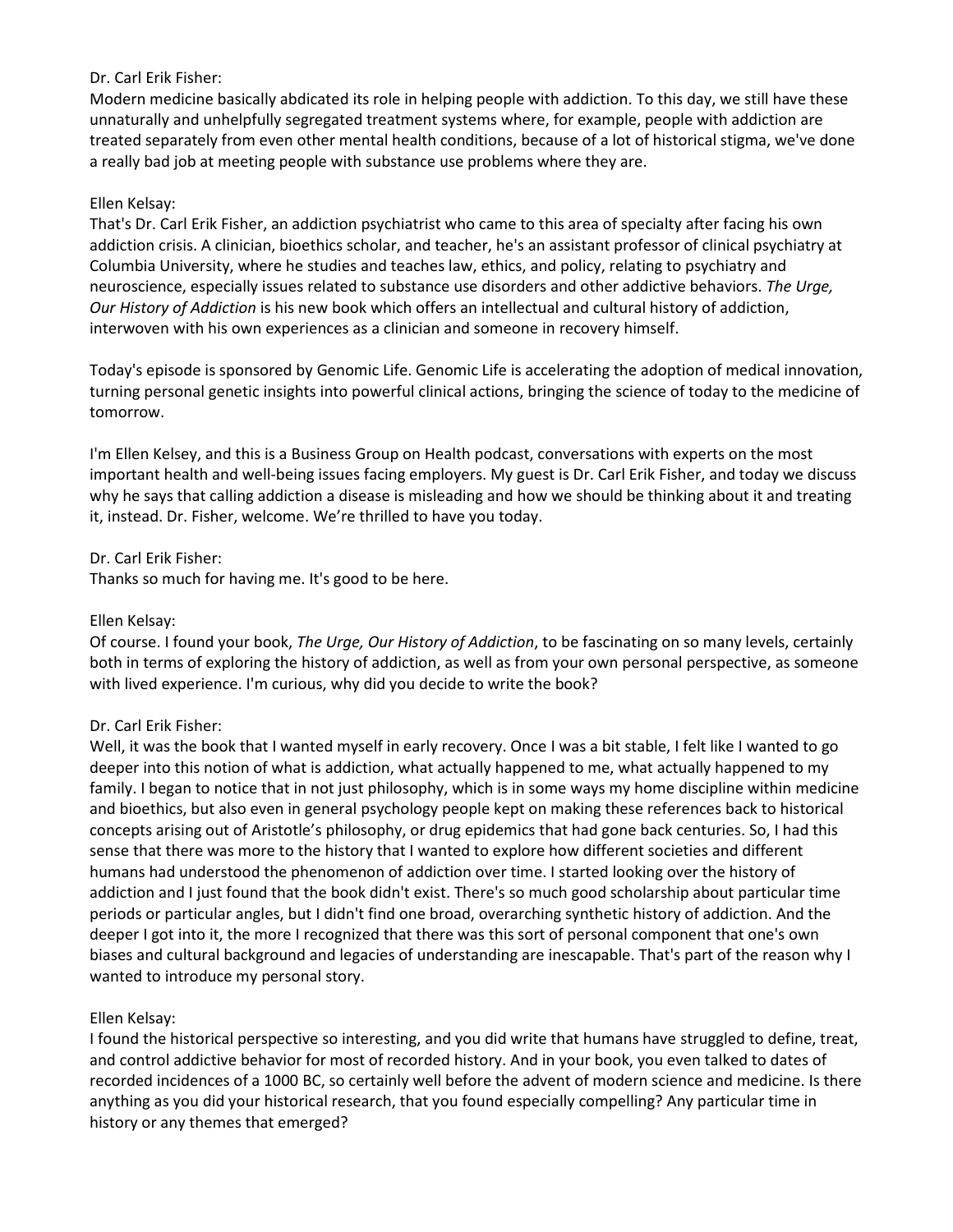### Dr. Carl Erik Fisher:

Well, there's so much that was surprising to me because I do think in medicine we have an amnesia for the history of medicine. That's a shame because history is, in a way, the memory bank of human experience. One thing that comes to mind is drug epidemics. Of course, we're talking in the midst of a terrible historic overdose crisis. One of the biggest shocks to me was finding that drug epidemics are nothing new, that we've been having drug epidemics for at least 500 years. There's been historical amnesia over and over again, as societies in Europe and North America and elsewhere have struggled with waves of drug problems. That's a shame because those epidemics have real lessons. They show us how it's never the result of just one villain or one single cause, but drug epidemics always arise at the intersection of multiple intersecting causes that exist across so many levels. We need to keep all those forces in mind and avoid the sort of constant pull toward knee jerk, single solutions.

## Ellen Kelsay:

I was going to ask you about that. I found this one quote about that addiction is often explained in terms of a dichotomy of free choice versus total compulsion. Which, as you write in the book, has set up an interesting conflict of perspective and approaches throughout history. Things ranging from those who believe that addictive behaviors are a choice, those people then justify punitive behaviors, and have for centuries implemented punitive measures, and then the opposite view, kind of on the other end, is that addictive behaviors are involuntary and uncontrollable compulsions, and therefore, that people who have addiction deserve compassion and treatment, not punishment. Yet you say neither maybe fully true on its own, but rather that addiction exists on a spectrum. What do you mean by addiction existing on a spectrum? Can you elaborate there?

## Dr. Carl Erik Fisher:

Yes, definitely. Thanks for picking up on that, because it really is an important theme in the book. This binary, this stark binary between choice and compulsion is actually a relatively recent phenomenon. One of the things I loved about the history is that thinkers going back centuries recognize this massive gray area between choice and compulsion, and that most people struggle with self-control. Whether we're talking about St. Augustine, one of the earliest Christian theologians, or the historical Buddha, or ancient philosophies of Greece, particularly Aristotle, there have been so many rich contributions to understanding the ways that all of us struggle with self-control, all of us struggle with a divided mind. Once we recognize that huge open space, that sort of spectrum, I think that frees us up in a really useful way to break down the sort of false division of addiction as if it's a completely unique and separate aspect of human experience. I think, to the contrary, that addiction exists in all of us. It's just that these extreme cases of addiction, including the one that I myself encountered and myself and in my family, even while those extreme cases are still deserving of sometimes specialized care or just deep care and compassion, they're not different in some sort of kind, it's just a difference in degree.

## Ellen Kelsay:

We're going to get to treatment in a minute, but I think the point you just raised is so important when it comes to treatment, because there is no one-size-fits-all, and there are different reasons for why people may have some challenges with addiction, and therefore having treatments also exist on a continuum and a spectrum is important as well, but let's pen that for a second. I want to first maybe get back to the term addiction and calling an addiction a disease you argue can be misleading. What do you mean by that? Why is addiction a disease, a misleading term to use?

#### Dr. Carl Erik Fisher:

One of the most important reasons is that calling addiction a disease is a double-edged sword. I want to say that because I want to acknowledge and emphasize that calling addiction a disease has been useful. It has helped at various points throughout history. It helped to advocate for hospital-based treatment of people with addiction. It helped to advocate for funding, or even just helped in terms of public understanding to move us toward more personal care and compassion. But the harms are also really apparent there too, that the notion of disease can be dehumanizing and fatalistic, that it can promote stigma and social distance. We have some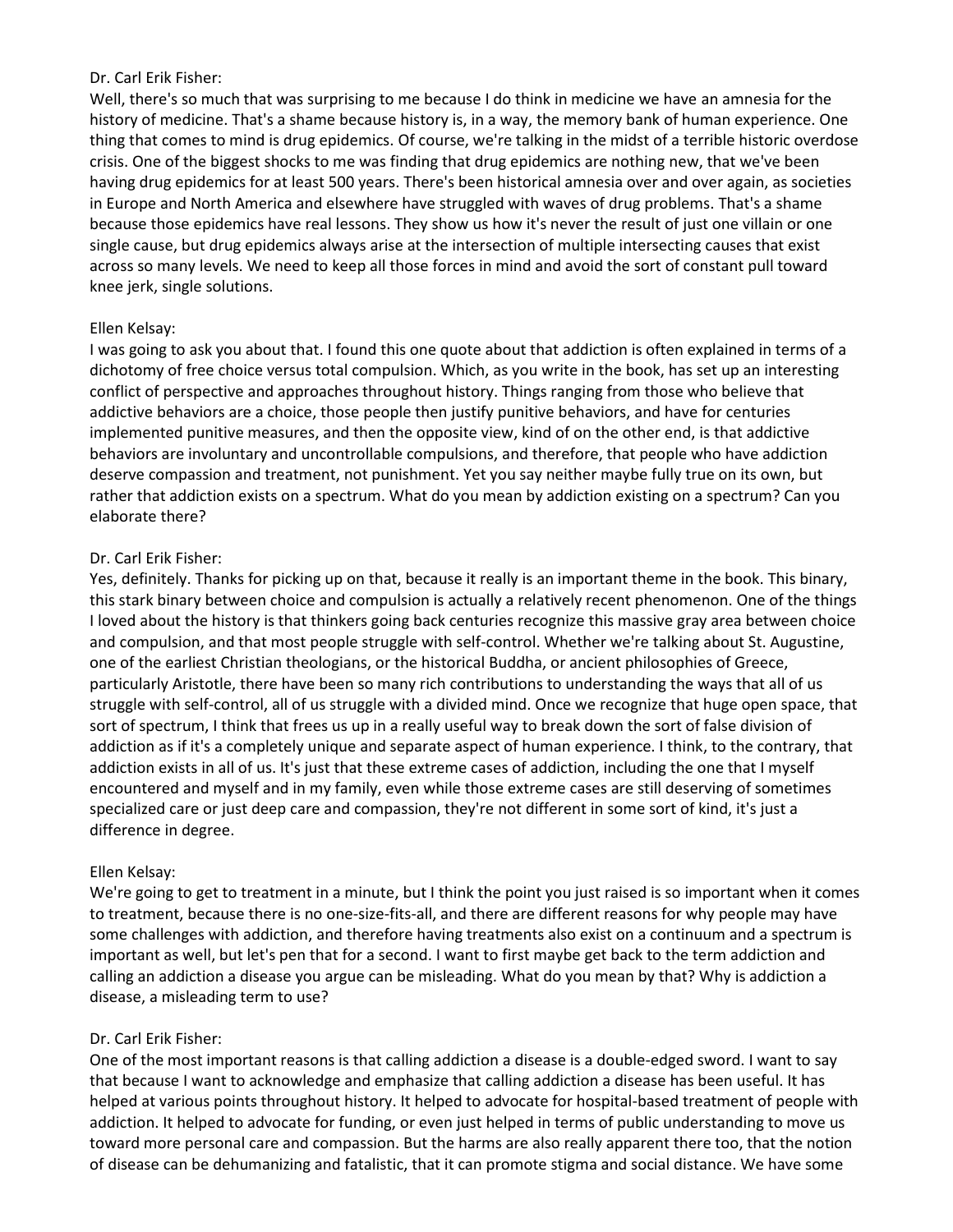psychology research supporting that notion. Then even more bluntly, the notion of disease has been used as a weapon to say that people are somehow broken or doomed to use. In the end, I think the word disease is confusing. We have to stop putting a relatively facile label on the phenomenon and use it to look deeper. My ultimate point is that we can use the word disease as a cue to look at all of the different causes and conditions that go into addiction and just ask ourselves, what do we really mean?

### Ellen Kelsay:

I know, based on a lot of research, that there are many causes for addiction. Back to this free will and compulsion versus some deep rooted biological pre-destination to become somebody who struggles with addiction, there's a range of what might lead to someone eventually struggling with addiction. If you could kind of sum what causes addiction or what are the range of things that could lead somebody to develop addictive behaviors over time.

## Dr. Carl Erik Fisher:

Yes, those are important to consider. Before I jump into it though, I just want to be clear that I think when we talk about causes, sometimes people think about addiction as if it's a unitary phenomenon, meaning that all people with addiction are alike in the same way. That idea, which is pretty roundly disproven by this point, has long been bound up in ideas about causes that all the causes are somehow pointing in the same direction. I just want to distinguish those points, because it's really important to acknowledge not only the diversity of causes, but also, and certainly not unrelatedly, the diversity of manifestations of the addictive phenomenon that people with addiction might be alike in very similar ways. You could say this to use like jargon, the phenotype, or like the outward expression of addiction is similar, but people can be brought to addiction in a variety of different ways.

For example, some people appear to have really powerful genetic loading that may drive them toward addiction. Other people, and again relatedly, but maybe also because of early childhood experiences, some people are temperamentally prone to impulsivity. Trauma is a hot topic right now in addiction. I think we've suffered for a long while under the neglective trauma or just the failure to fully integrate trauma-based therapies. That's not a unitary sort of phenomenon either. To reduce all of addiction to trauma, I think is misleading as well. Then, of course, a major theme of the book is to broaden up our scope beyond the individual and to look at economic and social factors that go into addiction. Loneliness and despair and a lack of access to meaningful work, or certainly during the COVID pandemic, lack of access to meaningful pursuits or just basic social connections can also be a powerful driver. All of those different causes and conditions interact in a complicated matrix. I think that's part of the challenge, and it mirrors a broader challenge in all of medicine, that we have to recognize the personalized character of addiction and not slap people into a onesize-fits-all, let alone treatment, one-size-fits-all mode of understanding, because really when we appreciate those individual human factors, that'll help naturally guide us toward what people need most.

## Ellen Kelsay:

That's so important, but so complicated, right? For somebody who's struggling with addiction to find the right resources, the right therapies, the right clinicians, the right counselors to help unravel that quagmire of very unique, personal characteristics that have led to their particular struggle with addiction. That leads me to the treatment and the evolving concepts of addiction have also led to kind of evolving concepts around treatment and treatment methodologies. How would you say that treatment paradigms have changed or are continuing to change?

## Dr. Carl Erik Fisher:

Well, they've changed tremendously just in my own lifetime, say measured from like the 1980s. And then they've changed tremendously since, I would say, maybe around the 1940s or 1950s when modern medicine became reinterested in the phenomenon of addiction. But I say that because we still have a very, very long way to go. Earlier than that medicine suffered this massive break where addiction was really walled off from the rest of even other forms of mental suffering. We're still trying to ameliorate that break where modern medicine basically abdicated its role in helping people with addiction. To this day, we still have these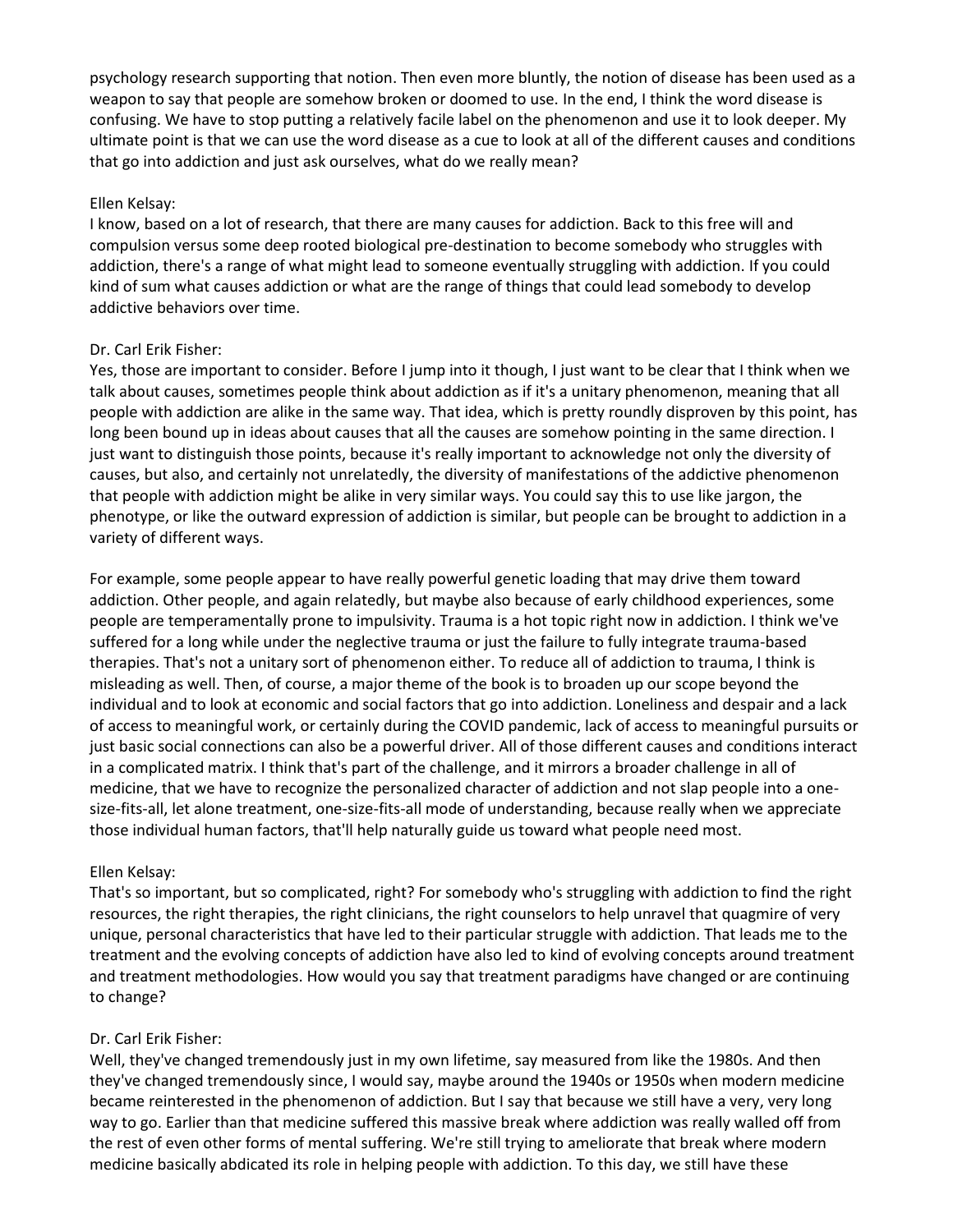unnaturally and unhelpfully segregated treatment systems where, for example, people with addiction are treated separately from even other mental health conditions. Also, we have alcohol-related disorders treated totally separately from other sort of drug disorders, as if alcohol wasn't a drug, as if it didn't cause massive harm.

There's been tremendous efforts, especially in the context of the opioid crisis, at integrating care, at providing care, not only integrated with mental health care, but also with general medical care, that's a really crucial macro-level change going on. We still have much further to go. If we get more micro, one other really crucial development, I think goes along with that notion of personalized care that different people need different modalities, different people need different attempts or may have different motivations or different moments in their life. Maybe there's just a simple sort of evolutionary development in the way that people find a therapist or counselor that works for them. We've done, traditionally because of a lot of historical stigma, because a lot of the developments described in the book, we've done a really a bad job at meeting people with substance use problems where they are, and especially because of ways that the treatment system has been wrapped up in the criminal legal system, there's been a tendency, not only toward a one-size-fits-all model, but a very paternalistic and top-down approach where we essentially tell clients, this is your model for recovery, it's our way or the highway, if you relapse, you get kicked out of a treatment program. This just doesn't work. It just doesn't work. In respecting the many different varieties of recovery and working with clients to try to meet them where they are and supporting them in their path to recovery, I think is a crucial, crucial step. In a way it is almost prior to some of the more specific, say policy questions, about like what is the specific modality or how do we measure quality indicators and mental health care, and so forth and so on.

## Ellen Kelsay:

That's tough. As you write in the book, you were one of the more fortunate ones. You were in an environment and you were placed in a facility with a lot of care, a lot of support. When you were in recovery, returning back to a job that was still there for you. A lot of people are failed by the system, to your point, whether it be for social, political, economic, or legal reasons, they don't get the care. All the things that you just mentioned aren't even availed to them, in many instances, or one is availed to them and it's the wrong thing, and then they're back on the streets, they're back homeless, or they're back in a prison. For the slim population that actually does seek help, there's a greater majority who are not getting the help they need. Do you see any glimmers of hope that that may be changing as we look to the future?

#### Dr. Carl Erik Fisher:

Yes, absolutely. I do recognize I had tremendous, tremendous privilege and opportunity in the way that I was treated. A big part of that, like you mentioned, is because I was in a physician health program. Some of your listeners probably are familiar with this notion that physicians, also lawyers, also airline pilots in some jurisdictions, get access to a specialized type of program that works really, really well. It really is tremendously helpful for attaining rates of recovery for the time period that people are enrolled in those program. The key question is why, why should it work any better? Is it just that people are getting a better treatment? It's not true, actually. When I was sent to treatment, it was sort of a specialized rehab for doctors, but it was actually contained within a pretty standard rehab facility. In fact, like I described in the book, the rehab itself suffered from a lot of those problems that you and I have just been discussing about one-size-fits-all models and all the rest. If anything, the benefit of the rehab was being in contact with other clinicians in recovery and getting over my own denial in more of a community and mutual help sense.

I think the thing that these physician health programs do well is that they orient our model of care away from an acute care model of addiction, toward a more longitudinal approach, what some people are calling a recovery-oriented system of care. For too long, our model has been about giving somebody who has an extreme substance use problem, 28 days of treatment in an in-patient setting, and then basically saying, go back to your home environment without any structural changes, and find a mutual help meeting, and try not to use again. That's shown time and time again, that it is just not sufficient. It will not work for the vast majority of folks. In fact, may even increase the risk of fatal overdose for people with opioid use problems. That's one of the elements. It's just one of the elements that, I think, was so helpful for me was that shift that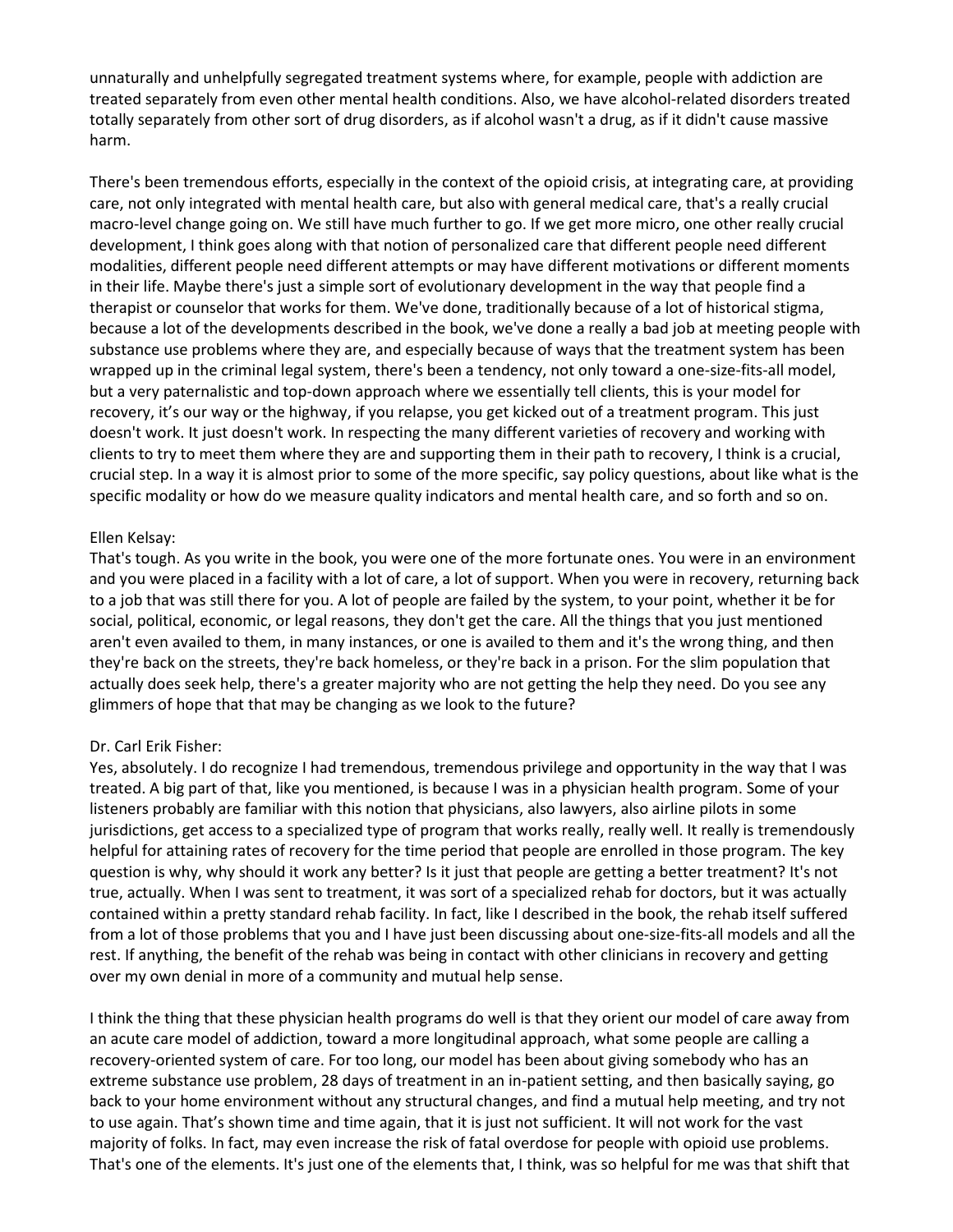so few people get toward more of a life-course model or more of a long-term model of how do substance use disorders actually act in the real world.

## Ellen Kelsay:

I'm talking with Dr. Carl Erik Fisher. This is the Business Group on Health podcast. We'll be back after this short break.

#### Genomic Life:

Businesses have faced many complex challenges over the last two years, creating considerable changes in workforce needs and benefits strategies. Today you need Genomic Life. Our genetics dictate how our bodies develop, handle disease, and respond to medications and treatment. Applied genomics is one of the most significant medical innovations of our lifetime. Genomic Life unlocks insights previously hidden in your employee's DNA and converts them to meaningful actions. Actions that will radically transform your employee's health care journeys, allowing them and their doctors to take precise, personal, and proactive approaches to their health. Genomic Life, bringing the science of today to the medicine of tomorrow.

### Ellen Kelsay:

You mentioned our audience earlier, and you know most of our audience here at the Business Group are large employers, and of course their employees. They work very hard to give those employees support and programs that they need to manage a whole myriad of health issues and wellness concerns. As you think about our audience and these employers and their workforce, how should they think differently, or what might they want to consider moving forward, as things that they could do as employers to better support their employees or family members who do struggle and experience addiction?

### Dr. Carl Erik Fisher:

Yes, this comes to mind immediately in my practice in New York, where I still do see patients in just regular private practice. I know from experience that in a lot of employee/employer relationships, there's not a lot of early intervention, and then it reaches a crisis point where somebody essentially gets an intervention or a kind of difficult choice of going away for treatment or not. I don't think that's because employers or the health systems are, in any way, malicious or deliberately letting people down. I think it's just an outgrowth of this sort of acute care model that we've inherited. It's also, like I discussed in the book, in a way is a legacy of some of the really harsh, confrontational practices that grew out of the 1970s, 1980s. Just one thing that I think would be helpful when you're thinking about employees and employers, is this topic, I sort of gestured to before, which we could call a stepped-care model, which is where you meet people where they are, with an eye toward improving their lives without necessarily insisting on abstinence as the initial goal.

There are many examples of that. One example is if somebody is having an alcohol use problem, abstinence might be a good long-term outcome for them. It certainly is a good model for me. I think my own abstinenceoriented approach to recovery saved my life and I plan to stick with it. We just have to face facts that a lot of people don't want to be abstinent or that they might be able to comply with the abstinence for a short period of time when they're being intensively monitored, say getting urine tests. Then the real question is how are they doing in their lives? What are their substance use problems expressing? What is the deeper sort of problem or pain that's manifesting through their substance use problem? If we instead shift and ask people, what do you need right now to improve your functioning, and giving people sometimes, and carefully when it's appropriate, the opportunity, for say a moderation-based approach, that can give us a lot of data and do a lot of good work toward establishing adherence. I see it all the time in my practice where somebody tries moderation, I might even give them the recommendation that moderation is not a good choice for you. Here are the risks and here is how we can mitigate those risks, but then once they themselves have had the opportunity to go out and give that a try, and hopefully we've minimized any sort of disruptions or problems in their life, they can come back in more wholeheartedly and with more of a sense of motivation to say, okay, I see your point, and now I'm willing to step it up in the next step of this step-care model.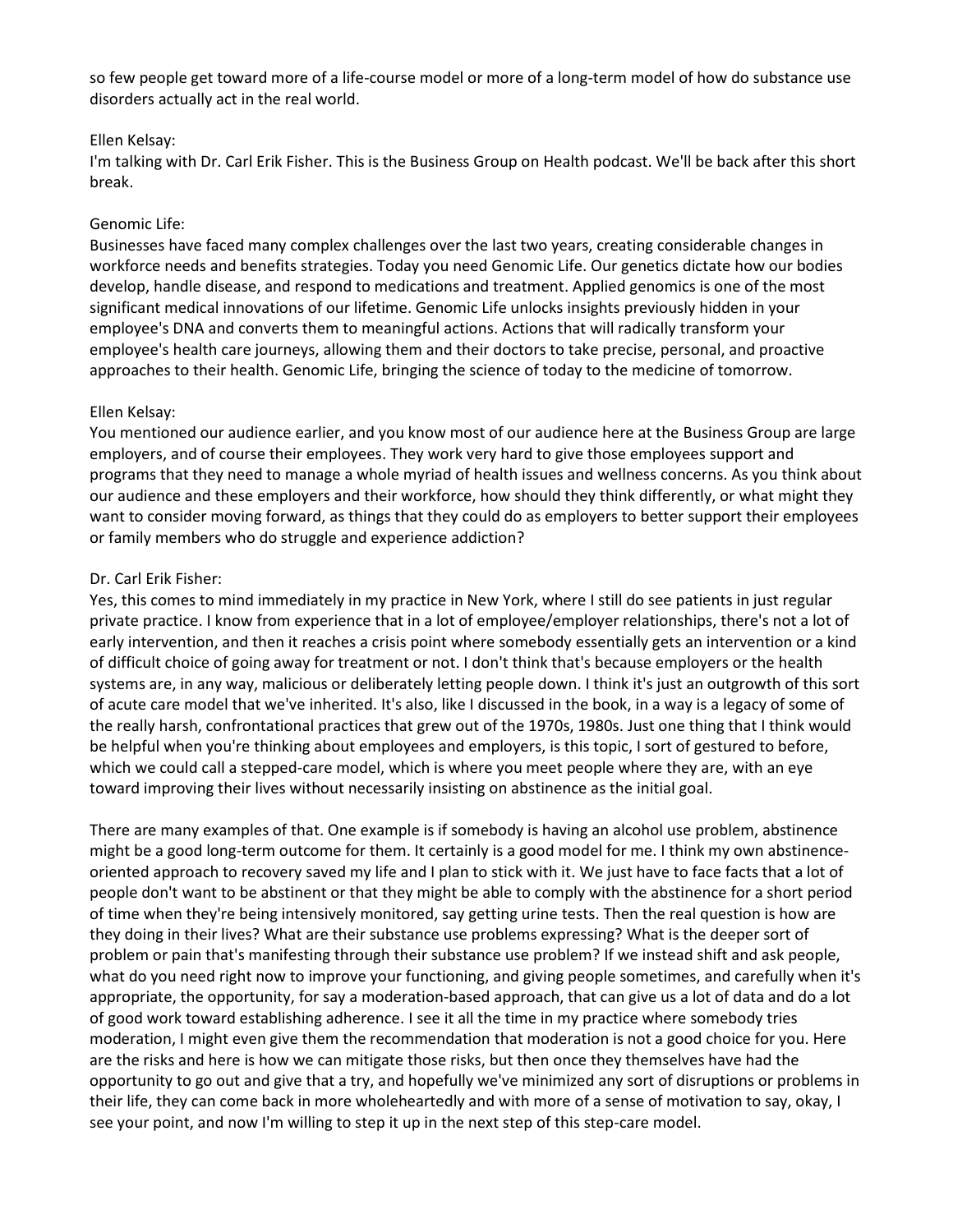### Ellen Kelsay:

That's really helpful framing. Thank you. I thought it was so interesting in your book, how you did talk about that abstinence may not be the answer for everybody, and for everybody there isn't necessarily the "cure" and it is the spectrum of solutions and things that, to your phrasing, you use kind of the stepped-care model. Different things might work for different people at different times, and so to try different things and meet them where they are and when they're ready is so important to their ultimate success of helping their mental framing and their willingness to take, perhaps, baby steps that they need to take in the beginning to the ultimate end goal of hopefully a life in recovery.

### Dr. Carl Erik Fisher:

Yes, two things about that actually. One is that I think we should be very careful to make the distinction between general substance use disorders and addiction. That's part of the whole point of the book and I spent hundreds of pages unpacking this, but there are a lot of different definitions and understandings of addiction, but it generally refers to a position of extreme powerlessness where somebody has really felt like that they are at the boundaries of control. Not every person with a substance use problem necessarily qualifies for addiction. When we conflate those two, that's one of the main drivers of this one-size-fits-all approach that doesn't serve everyone. The other consideration about that is that in the case of addiction, I don't think there's a cure. I don't think we'll see one through medical science or otherwise. In fact, throughout history we've seen how people have caused incalculable harm over and over again, trying to stamp out addiction, trying to cure it or conquer it, or otherwise control it. Usually that causes much more harm than good. Even when somebody has what we might consider an extreme case or a paradigmatic case of addiction, I think even then acceptance is the answer, that we have to accept that it's a part of human life and work with it. That's the thing that allows us to work with the full variety of interventions, medical and otherwise, that can help people.

### Ellen Kelsay:

I think the point you made in your book is it's not an us versus them. We all exist on this continuum. To your point, knowing that it's a part of the human condition and learning how to manage and hopefully meet people where they are and where they're wanting to be in terms of their continuum solutions, is so important. I think the point you made really artfully in your book is, I think, people have long thought that it's an us and them situation. Again, this kind of binary thinking around addiction. To the point you also just made is, it is not just substance use. It is also things like gambling and people addicted to technology or many other types of addiction. But yes, of course, for this conversation, we were talking about substance use and alcohol. I agree with the point that there are many other forms of addiction and that definition holds true across all of them.

## Dr. Carl Erik Fisher:

Yes, definitely. That's so important to me, the notion that addiction exists in all of us. It's a really key point of the book that addiction is really just where our normal human vulnerabilities are on display. This ties back to this false binary between choice or compulsion. Everybody struggles with self-control. That's, in fact, what those early thinkers like Aristotle and Augustine and so forth were wrestling with, was not the question of how do some people out on the extremes seem to have a total breakdown, but how is it that everyone seems to have some struggle with will, or choice, the misdirected will. This is the original form of sin, actually not to take us into a too religious of a direction, but that's what philosophy was. It wasn't about will as a sort of game or philosophical puzzle. It was the essential human question of why is it that people do the thing that is harmful, even when they know it's the case and even when they make resolutions to not do it. If it's not substances, then people will invariably have that problem with love or with money or with status or with power or with something else. I think waking up to that reality of addiction, which is in the end, that's the way that the idea and the word addiction was originally understood. If we wake up to that broader understanding of addiction as a universal phenomenon, that's actually a beautiful doorway to more compassion for the situation.

## Ellen Kelsay:

Absolutely. That was so enlightening and I really appreciate you elaborating for the rest of our audience on that point as well. Let's talk about, again, kind of continuing with treatment. You did write that the medical system is coming up woefully short in its treatment of addiction. You cited a number of shortcomings. To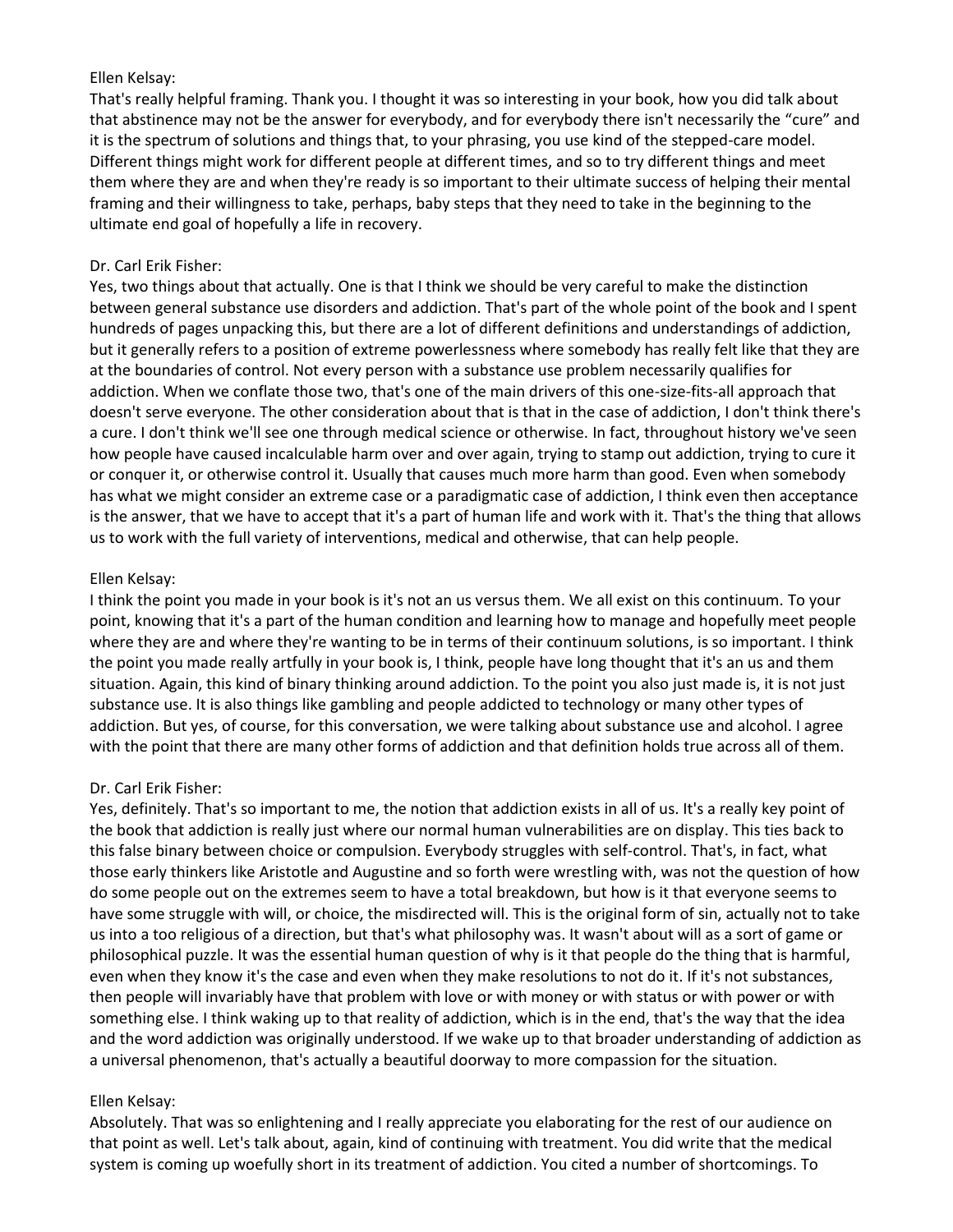mention a few, you talk about there are barriers to medications for opioid use disorder, there's of course, stigma, and then there are racial and ethnic disparities and access to treatment. Can you elaborate on each of those?

### Dr. Carl Erik Fisher:

Sure thing. Yes, let's take medications first because that's almost a laboratory for some of those other problems, and racial disparities and outright racism and oppression is very apparent through current medication disparities. We know that in the case of opioid use disorder, that the commonly prescribed medications like buprenorphine or methadone , or for some people long-acting naltrexone, drastically reduces the risk of overdose. Yet, we have tremendous access problems in this country. Some of those access problems are because of funding. Some of those are because of unnecessary and burdensome requirements at the level of government regulation. Again, your audience is more familiar maybe than some others, so probably a lot of folks know that there are special credentialing processes required for things like buprenorphine, certainly methadone, but even buprenorphine. I can prescribe morphine on my first day as a medical intern in a hospital, but in order to do buprenorphine, you have to go through this whole process of getting a special certificate. That's not a rational system. Just like a lot of our systems of drug regulation are not rational. If you go back to the Controlled Substances Act or even sort of like the 1920s legislation around the regulation of certain drugs, it's never really been a rational response to actual drug harms. It's more of a sort of reactive reflection of the prevailing social and cultural norms. I say all of that to say that when we're talking about addressing the current on the ground reality with medication disparities, it's not just a matter of the technocratic tweak that there there's this long history of social and cultural stigma and inertia against medications for opioid use disorder and generally for the treatment of addiction. Many treatment programs today still outright do not allow them, or even if they do allow those medications, they won't start people on them. Even when they do, there's sometimes this sort of Calvinistic push toward tapering people off of those medications as if it's real sobriety or it's being truly clean to be off medications. The fact of the matter is the jury is still out. I've got colleagues at Columbia University right now who are actively studying this, but we have very, very little data about what is the appropriate duration of say, for example, out-patient office-based buprenorphine treatment for opioid use disorder. We have this tremendous problem with the drug supply being poisoned with fentanyl and a drastically increasing risk of overdose. I worry about all of my patients who have opioid use disorder, or even if they're using cocaine, because fentanyl is everywhere now. I think we just need enormous, enormous caution in dealing with the risk of overdose, and yet we have this barrier around medication access. Then you also ask about racial disparities and that gets to one of the biggest themes of the book, which is that we've had these two tiers of understanding and responding to and treating drug problems for so long in this country, and really everywhere, like going back to the early modern historical period back after Columbus' first expedition, there were differential responses to tobacco. Tobacco was hailed as a sort of mystical medicine for the aristocracy, but then once it got associated with commoners, then it was treated as savage and brutal and as a so-called plague. We have that sort of two-tiered system, certainly today in the United States where the opioid problems are commonly framed as a white problem, even though in black and brown communities, opioid use problems have consistently been an issue since the 1950s heroin epidemic, the 1970s heroin epidemic, and then coincident with the crack cocaine in the 80s and 90s, and so forth.

One of the ways that those two themes connect, of medications and racism and oppression, is that whenever we undercut treatment for one group of folks, we are invariably undercutting treatment for everyone. That there's no such thing as an actual two-tiered system, because whatever failures are inherent in, say the system for the oppressed or the marginalized class, they will definitely bleed through at least in the form of public understanding and stigma, if not structurally in the way that we go about building and maintaining our treatment programs. It all comes back to the notion of interconnectedness that, in the case of addiction, if we try to treat it as if we can treat different classes or different supposed groups of problematic substance users differently, then it invariably comes back to bite all of us.

### Ellen Kelsay:

So true it does. What about stigma? You wrote also that there's a lot of physician stigma, so expand there.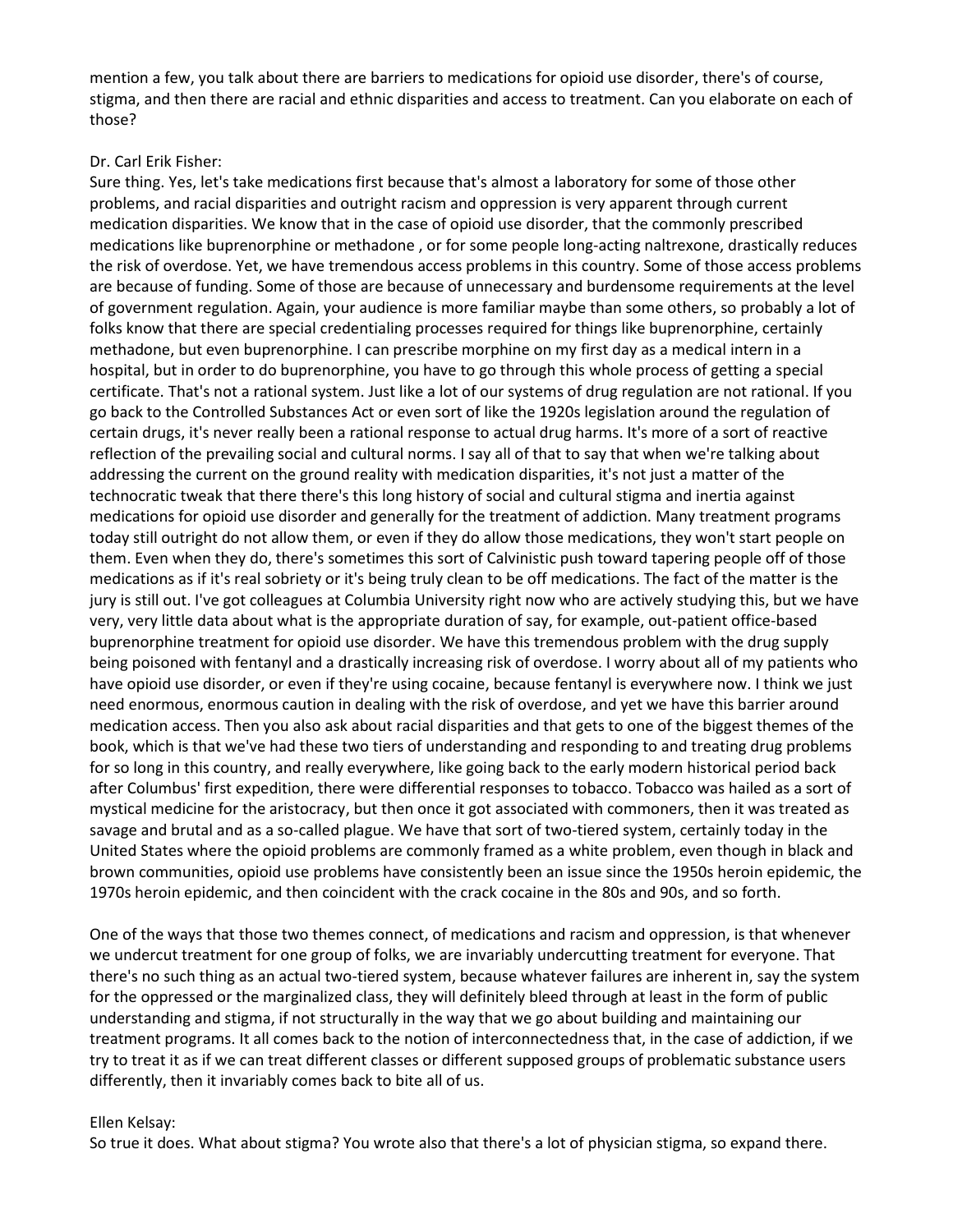### Dr. Carl Erik Fisher:

Yes, so sticking with medications just briefly, I just talked about those onerous barriers to prescribing medication, and if we could just wave a magic wand and make it so that every physician, nurse practitioners and other allied health providers can prescribe these medications too, if every provider could just go ahead and start prescribing buprenorphine, we would still have massive, massive barriers to access and care because we have studies where, and I described this a bit in the book, that individual health care providers don't necessarily like treating people with addiction. They say I'd rather not have patients like that in my clinic. And also, we have the structural stigma that you and I were talking about before, where even when we have beautiful, well-meaning clinicians, like I experienced in my mentorship at Columbia University psychiatry program, the whole system might be set up to exclude certain classes of patients, Just briefly, I had this experience that I described in the book where once I was doing my out-patient training in that program, I saw a guy coming in for alcohol use problems who was no where near as severe as I was when I was at my worst, and yet we couldn't provide care for him. My supervisor said he is not the appropriate patient, let's send him down the street to the substance use disorders clinic. I like telling that story because my supervisor in that case was a fantastic clinician and really seasoned and not at all skittish about treating people with challenging mental problems. She was just manifesting a sort of broader structural stigma that says these addiction patients are not the right kind of patients, they belong somewhere else, that they're so fundamentally different that they need to be treated elsewhere. That's stigma too, and in a way is sort of more insidious and difficult to combat form of stigma than the more obvious and stereotypical individual stigma.

### Ellen Kelsay:

I always like to end on a positive note. While we just talked a lot about the shortcomings and where the medical system is coming up short, what gives you hope? Where do you see bright spots on the horizon?

### Dr. Carl Erik Fisher:

I definitely see hope, even though during COVID, we are experiencing massive, massive problems with substance use disorders, not just overdose deaths, which are skyrocketing, but also alcohol use disorders and others. Even that being said, I do think that we're in a very special period in history where, because of a huge meeting of different causes and conditions, people are open to a different conception of addiction. We've had moments like this in the past. There have been brief windows of time back in the 19th Century after the American Civil War, and then in a way in the 1960s in the United States, there was a more capacious and openminded and pragmatic, and multi-leveled understanding of addiction where people essentially played nicely with each other, and law enforcement and mutual help groups and different clinicians and researchers were able to come together and form more holistic and integrative approaches to the problem of addiction. We've gone through these cycles, and I describe more how societies tend to reach for these one-size-fits-all knee-jerk responses, like a prohibition is crack down or as if science will save us, but in these windows where we can bring these different responses together and form an actual, flexible, pragmatic, and multi-leveled response to the problem of addiction, there's tremendous, tremendous promise there. We've seen in history when people in societies are able to execute on this promise that they save a lot of lives. I think that we have the capacity to do that today. I certainly still believe so, even though not just in addiction, but in general health care, we face massive challenges. I just think that the kind of grassroots change in consciousness around what we believe addiction to be is at a particularly right moment today.

## Ellen Kelsay:

Wow, with that, Carl, thank you so much for joining us. Your book should become required reading for all in medical school, all who are running treatment facilities, all who are clinicians supporting those with addiction concerns, and certainly those of us in the field of health and well-being. It certainly is enlightening. I found it to be fascinating, as I said on so many levels, the historical look back was really enlightening, and then also your personal story takes true courage, but also brings to light a lot of the true issues and opportunities. Thank you, again, for joining us. It wonderful to speak with you.

#### Dr. Carl Erik Fisher:

It's been a real pleasure. Thanks so much for having me.